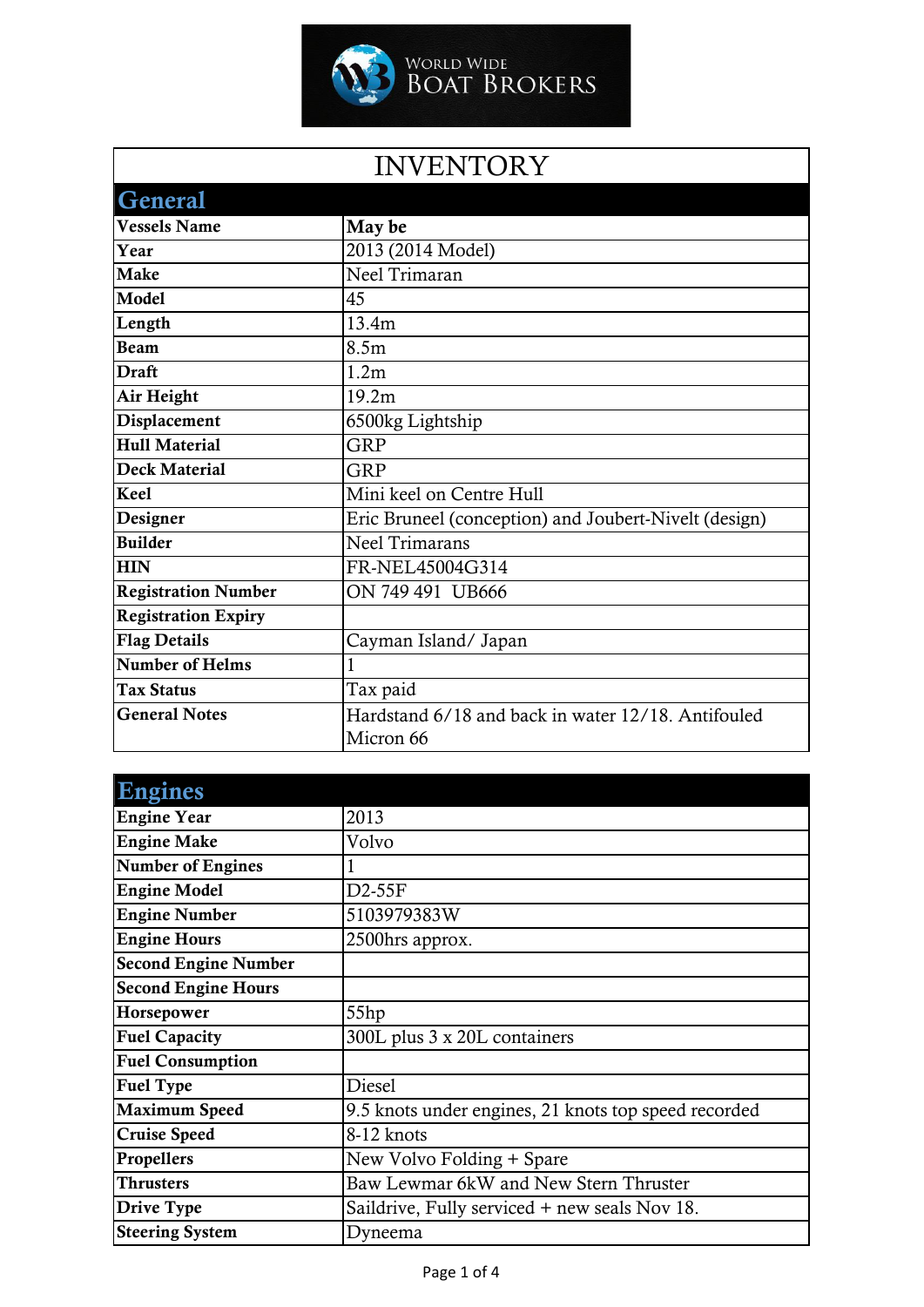| <b>Notes</b> | New Volvo Penta Tacho 4/19 |
|--------------|----------------------------|
|              |                            |

| Accommodation           |                                           |
|-------------------------|-------------------------------------------|
| Layout                  | 8 Persons                                 |
| <b>Single Berths</b>    |                                           |
| Double Berths           | 3 x                                       |
| <b>Queen Berths</b>     |                                           |
| <b>Drop Down Saloon</b> | Yes also converts into double bed         |
| <b>Notes</b>            | 2 x Doubles also possible in outer hulls. |

| <b>Bathrooms</b>          |                            |
|---------------------------|----------------------------|
| Shower                    | 2 Showerrs, 1 capped       |
| <b>Heads</b>              |                            |
| <b>Heads</b> Type         | 1 Electric, 1 Ocean direct |
| <b>Holding Tanks</b>      | $1 \times 40L$             |
| <b>Hot Water Capacity</b> | $1 \times 40L$             |
| <b>Notes</b>              |                            |

| <b>Galley</b>          |                                                        |
|------------------------|--------------------------------------------------------|
| <b>Galley Location</b> | Galley up in centre hull with plenty of storage        |
| <b>Water Capacity</b>  | 500L                                                   |
| Refrigeration          | Isotherm 2 draw - 140L Just serviced and regassed 4/19 |
| Freezer                | 40L                                                    |
| Stove / Oven           | New Eno 3 Burner + Gas Cert 4/19                       |
| Oven                   | New Eno                                                |
| <b>Sink</b>            | <b>Stainless</b>                                       |
| <b>Gas Alarm</b>       |                                                        |
| Microwave              |                                                        |
| <b>Ice Maker</b>       |                                                        |
| <b>Dishwasher</b>      |                                                        |
| <b>Notes</b>           |                                                        |

| <b>Electronics</b>      |                                                    |
|-------------------------|----------------------------------------------------|
| Depth Sounder           | Furuno F150 x 2 (F170 replaced 2019)               |
| Log                     | Furuno F150 x 2 (F170 replaced 2019)               |
| Autopilot               | Furuno Navpilot x 2 replaced 2019                  |
| <b>Wind Instruments</b> | Furuno F150 at helm replaced 2019                  |
| Radar                   | Simrad 3G replaced 2019                            |
| Chartplotter            | Simrad NSSS7 at navstation replaced 2019           |
| <b>AIS</b>              | TX/RX Replaced 2019                                |
| <b>GPS</b>              | Simrad Replaced 2019                               |
| <b>VHf</b>              | Garmin AIS 200i+Portable VHf+Antenna replaced 2019 |
| TV                      |                                                    |
| <b>Stereo</b>           | <b>Fusion NSRA205</b>                              |
| Radio                   | <b>Fusion NSRA205</b>                              |
| <b>Sat Phone</b>        | Iridium                                            |
| <b>Notes</b>            |                                                    |

Batteries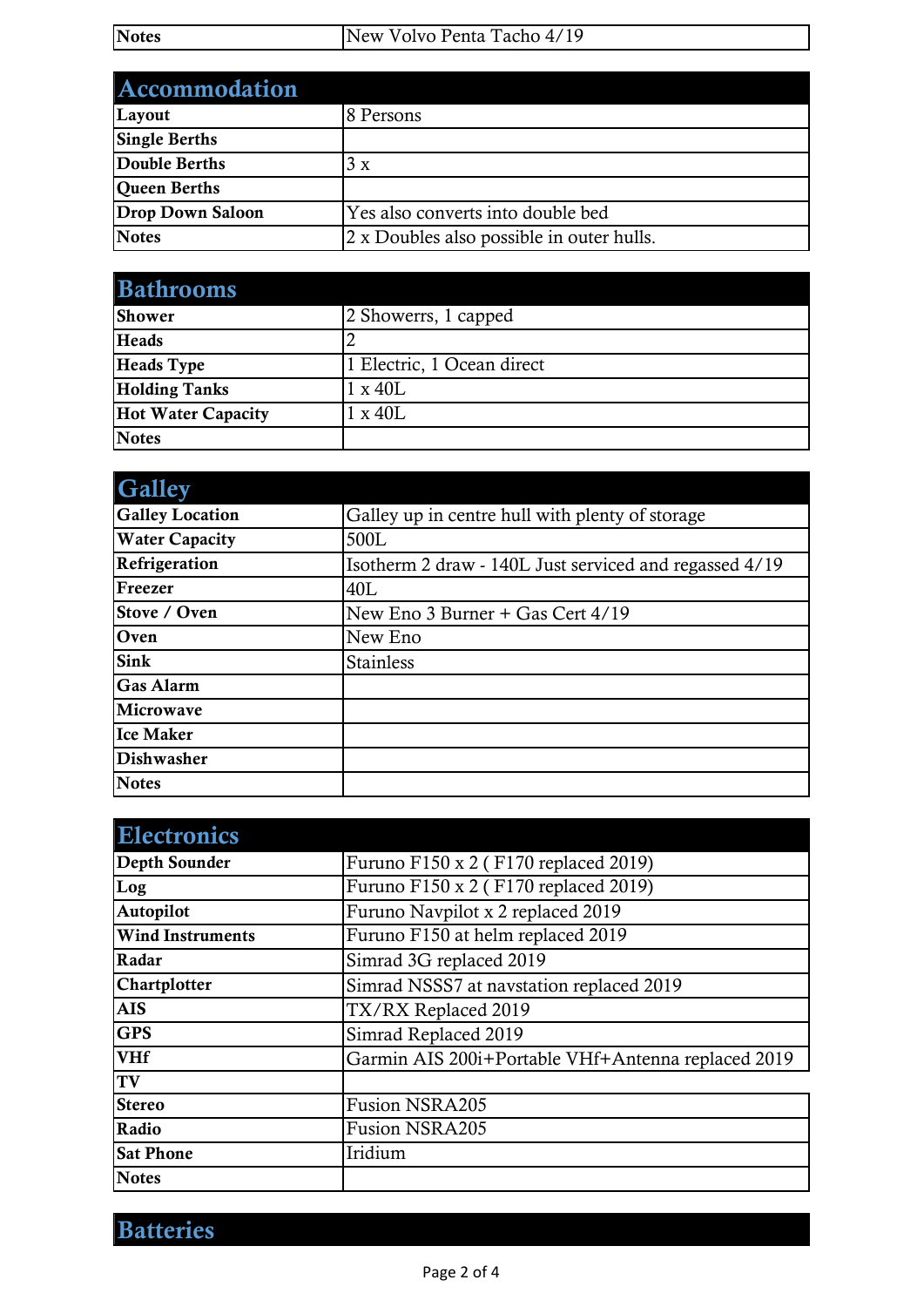| <b>Battery House</b>   | $4 \times 165$ AH AGM                              |
|------------------------|----------------------------------------------------|
| <b>Battery Engine</b>  | 70A                                                |
| <b>Battery Charger</b> | Victron Multiplus 12V/2000W/80A + 115A/14V eng alt |
| <b>Notes</b>           | New 70A Bow Thruster Battery                       |

| <b>Electrical Equipment</b> |                                                         |
|-----------------------------|---------------------------------------------------------|
| Watermaker                  | Schenker 60LPH                                          |
| <b>Generator</b>            |                                                         |
| <b>Wind Generator</b>       |                                                         |
| <b>Solar Panels</b>         | 6 x 110W                                                |
| <b>Washing Machine</b>      |                                                         |
| <b>Air Conditioning</b>     |                                                         |
| <b>Heater</b>               |                                                         |
| <b>Transformer</b>          |                                                         |
| Inverter                    | Victron Multiplus 12V 2000W 80A                         |
| <b>Shore Power</b>          | 230V                                                    |
| <b>Notes</b>                | Solar Panels cosmetically sun damaged but fully working |

| <b>Sail Inventory</b> |                                 |
|-----------------------|---------------------------------|
| <b>Rig Type</b>       | <b>Fractional Alloy Mast</b>    |
| <b>Rig Material</b>   | S/S                             |
| Condition             | Very Good with Rig Report 10/18 |
| <b>Age of Sails</b>   | New                             |
| <b>Mainsails</b>      | Full Battened 60m2 Square top   |
| <b>Headsails</b>      | Genoa 46m2 Self tacking Jib     |
| Spinnaker             |                                 |
| Screecher / Gennaker  | 95m2                            |
| <b>Storm Jib</b>      |                                 |
| <b>Bowsprit</b>       | Carbon                          |
| <b>Furlers</b>        | Facnor                          |
| Winches               | Lewmar winches                  |
| <b>Notes</b>          | <b>New Covers</b>               |

| <b>Safety Equipment</b>  |                       |
|--------------------------|-----------------------|
| <b>Bilge Manual</b>      |                       |
| <b>Bilge Electric</b>    | 3                     |
| <b>Life Raft</b>         | Yes 8 Pax not current |
| <b>Life Jackets</b>      | 12                    |
| Life Ring                | Yes                   |
| <b>EPIRB</b>             | New 406MHz            |
| <b>Flares</b>            | New 11/18             |
| <b>Fire Extinguisher</b> | 2 x New 11/18         |
| <b>First Aid</b>         | Yes                   |
| <b>MOB</b> Light         |                       |
| <b>Harnesses</b>         | Yes                   |
| <b>Drogues</b>           |                       |
| <b>Bosuns Chair</b>      | Yes                   |
| <b>Notes</b>             | All Safety gear       |